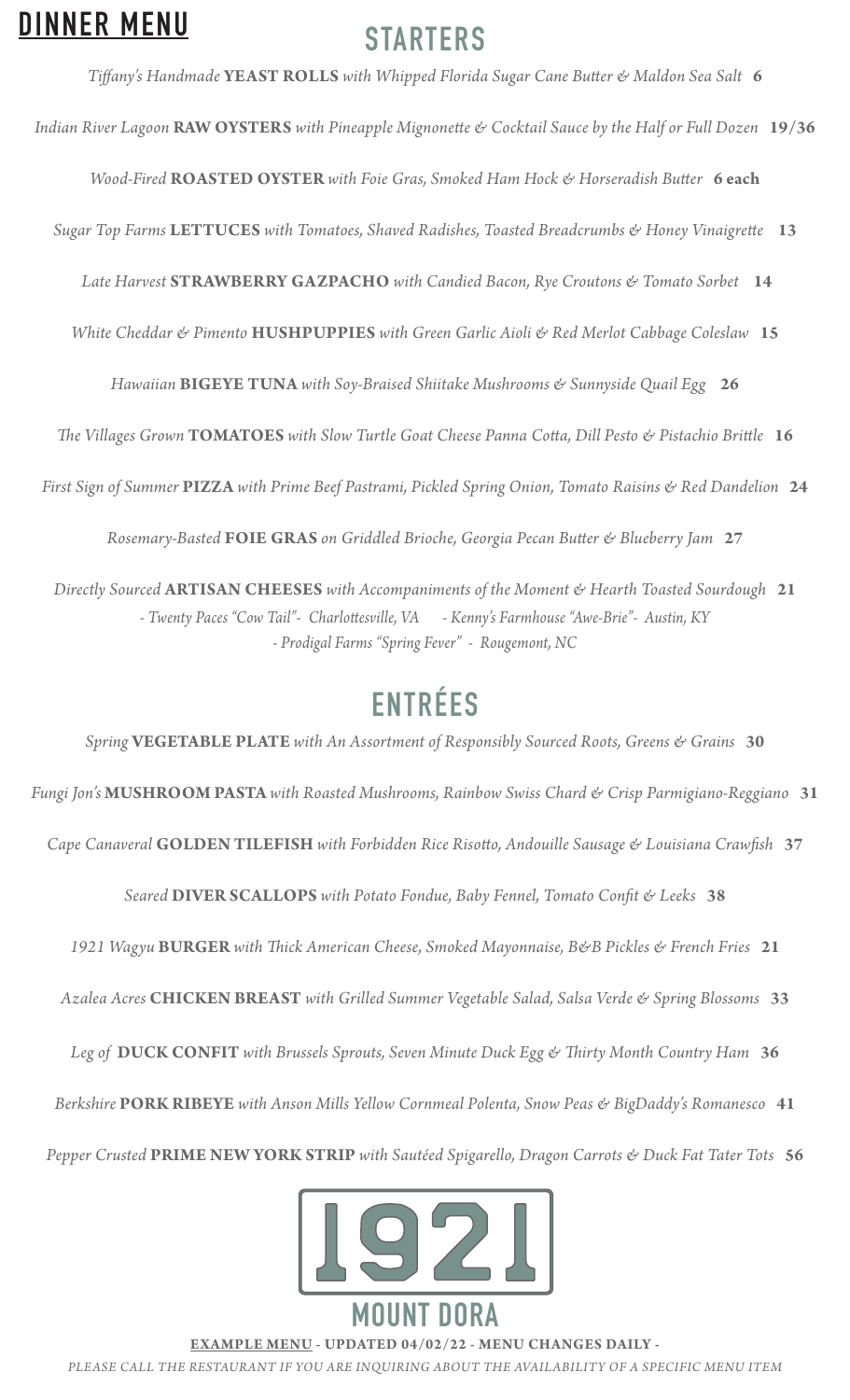

#### **SHAKEN BLACK DAHLIA**

*Coffee-Infused Tequila, Orgeat, Lime, Black Walnut & Pecan* **12**

**MAI GAI** *Barrel-Aged RumBar, Passionfruit Liqueur, Almond & Tiki Bitters* **14**

**BARN RAZOR** *Del Maguey Crema Mezcal, Ancho, Chartruese & Grapefruit* **14**

**CHESHIRE CAT** *Ketel One Grapefruit & Rose Vodka, Butterfly Pea, Lillet, Citrus & Bubbles* **12**

**GRANDPA'S APPLE RYE** *Bulleit Rye, Apple, Honey & Lemon* **13**

## **STIRRED**

**GLASS TEAHOUSE** *Herbs de Provence Infused Hendrick's, Earl Grey, Lemon & Rosemary* **14** 

**SOLERA-AGED NEGRONI** *Ford's Gin, Campari, Vermouth & Orange Bitters* **13**

**MIDNIGHT SPECIAL** *Brown Butter Washed Michter's Bourbon, Blackberry-Sage Tea, Shrub* **14**

**FIGHTING FUGIT**  *Glenlivet Carribean Scotch, Gran Classico, Almond & Topo Chico* **15**

**1921 OLD FASHIONED** *Smooth Ambler Contradiction, Demerara & Bitters* **13**

#### **COCKTAILS ON TAP**

**GIN & TONIC** *Manifest Gin, Passionfruit, Cucumber Tonic* **13**

# **FLIGHTS**

**HEAVEN HILL FAMILY** *Pikesville Straight Rye, Heaven Hill* 

*7yr, Mellow Corn* **20**

#### **WILLETT FAMILY BOURBON**

*Pot Still Reserve, Johnny Drum, Rowan's Creek* **23**

**SANGRIA** *Pinot Grigio, Grapefruit, Banana, Lemon* **12**

# **KAIYŌ JAPANESE**

**WHISKEY**

*The Original , The Peated, Cask Strength* **36**

#### **GLENMORANGIE SCOTCH**

*Lasanta Sherry, Quinta Ruban Port, Nectar d'Or Sauternes* **28**

#### **WINE BY THE GLASS**

**- 450+ Selection Bottle List Available -**

#### **SPARKLING**

**BRUT ROSÉ** *Henri Champliau, Burgundy - France NV* **16 / 64 CAVA** *Juvé Y Camps "Reserva de la Familia", Barcelona* **-** *Spain* **12 / 48**

#### **WHITE & ROSÉ**

**RIESLING** *Berres "Urziger Wurzgarten" Spatlese, Mosel - Germany '02* **14 / 56 SAUVIGNON BLANC** *Mooiplaas, Stellenbosch - South Africa '21* **11 / 44 PINOT GRIGIO** *Tiefenbrunner, Dolomiti - Italy '19* **10 / 40**

**ALBARIÑO** *Legado del Conde, Rias Bíaxas - Spain '20* **13 / 52 CHENIN BLANC** *Chidaine "Chenin d'ailleurs", Loire - France '18* **12 / 48 CHARDONNAY** *Louis Moreau, Petite Chablis - FR '20* **17 /68 CHARDONNAY** *Hartford Court, Russian River Valley - CA '19* **15 /60**

**ROSÉ** *Arnot Roberts, Sonoma - California '19* **13 / 52**

#### **RED**

**GAMAY** *Jean Paul Dubost, Beaujolais-Villages - France '19* **13 / 52 RUCHÉ** *La Miraja, Piedmont - Italy '20* **15 / 60 GRENACHE BLEND** *Fenouillet "Terres Blanches", France '19* **15 / 60 ZINFANDEL** *Von Strasser "Rudy", North Coast - California '18* **11 / 44 TEMPRANILLO** *CVNE Reserva, Rioja - Spain '15* **15 / 60 CABERNET BLEND** *Château Bourbon Chapelle, Bordeaux - France '16* **13 / 52 CABERNET SAUVIGNON** *Yount Mill, Napa Valley - CA '18* **15 / 60 SUPER TUSCAN BLEND** *La Massa, Tuscany - Italy '18* **17 / 68**

*Wine Director - Adam Crane*

#### **DRAFT BEER**

**COPPERTAIL "FLORIDA SPECIAL" 6** *Lager 3.9% Tampa, FL*

**HOLLYWOOD BREWING MANGO IPA 8** *India Pale Ale 6.2% Hollywood, FL*

**ANCHOR BREWING 'NEW YEARS' ALE 9** *Winter Ale 7.0% San Francisco, CA*

> **JDUB'S "BELL COW" 9** *Milk Chocolate Porter 5.6% Sarasota, FL*

#### **BOTTLE/CAN BEER**

**IRON CITY LIGHT 5**

**ANCHOR STEAM 7**

**NOT YOUR FATHER'S ROOT BEER 7**

**TERRAPIN HOPSECUTIONER IPA** *16oz* **8**

**ROGUE HAZELNUT BROWN 7**

**GUINNESS DRAUGHT** *16oz* **7**

**REKORDERLIG STRAWB/LIME CIDER 9**

**LAGUNITAS IPN/A 7**

**EXAMPLE MENU - UPDATED 04/02/22 - MENU CHANGES DAILY -**  *PLEASE CALL THE RESTAURANT IF YOU ARE INQUIRING ABOUT THE AVAILABILITY OF A SPECIFIC MENU ITEM*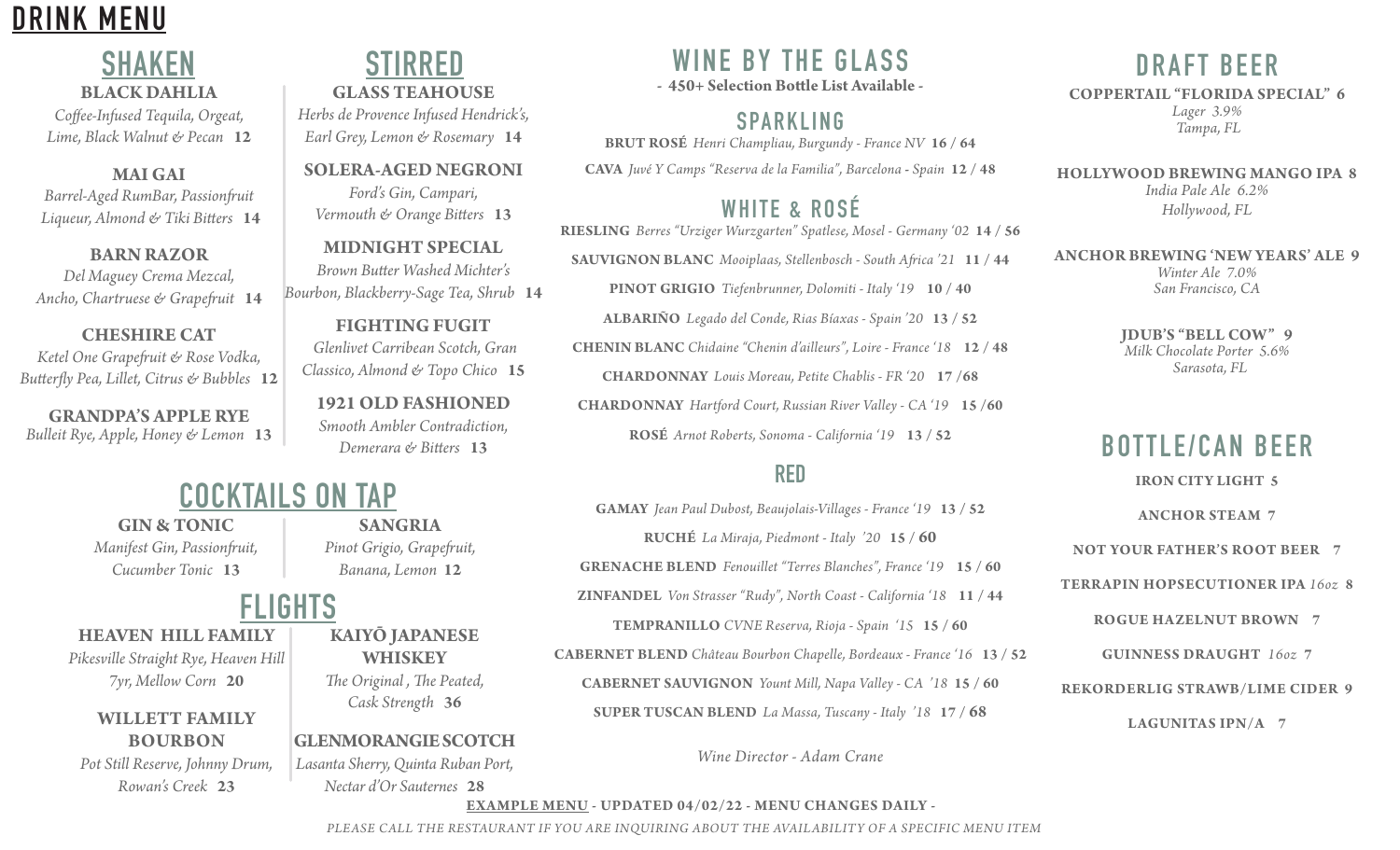# **HAPPY HOUR DRINKS WINE HAPPY HOUR MENU**



**CAVA** *Mas Fi, Barcelona - Spain* **7 CHARDONNAY** *Sierra del Mar, California* **7 BARBERA** *Ercole, Monferrato - Italy* **7 WHITE SANGRIA** *Pinot Grigio, Grapefruit, Peach, Lemon* **7.50**

# **COCKTAILS \$8**

**APEROL SPRITZ** *Aperol, Peychaud's Bitters, Bubbles* **OLD FASHIONED** *Old Forester Bourbon, Demerara, Bitters* **B & B'S KNEES\*** *Gordon's Gin, Honey, Lemon, Lavender*

> **BOTTLE BEER \$4 IRON CITY LIGHT**

**SPIRITS \$7 WHEATLEY VODKA GORDON'S GIN LUNAZUL SILVER TEQUILA OLD FORESTER BOURBON DEWARS SCOTCH REAL MCCOY SILVER RUM** *-Rocks Pour or Up will incur a \$2 Charge*

# **HAPPY HOUR BITES**

**4:30-6:30PM WEEKDAYS 2:00-6:30PM SATURDAY & SUNDAY BAR / DECK / COURTYARD ONLY**

*Chef's Choice of* **ARTISAN CHEESE** *with Strawberry Jam & Wood Grilled Sourdough* **6**

*Wood-Fired* **ROASTED OYSTER** *with Foie Gras, Smoked Ham Hock & Horseradish Butter* **5 each**

*Kenny's Farmhouse White Cheddar* **PIMENTO CHEESE** *with Toasted Ritz Crackers & Radishes* **9**

> *Red Crimson* **BEETS** *with Pickled Blueberries, Nasturtium Blossoms & Caraway Yogurt* **14**

**1921 WAGYU BURGER**  *American Cheese, Smoked Mayonnaise, B&B Pickles & French Fries* **19**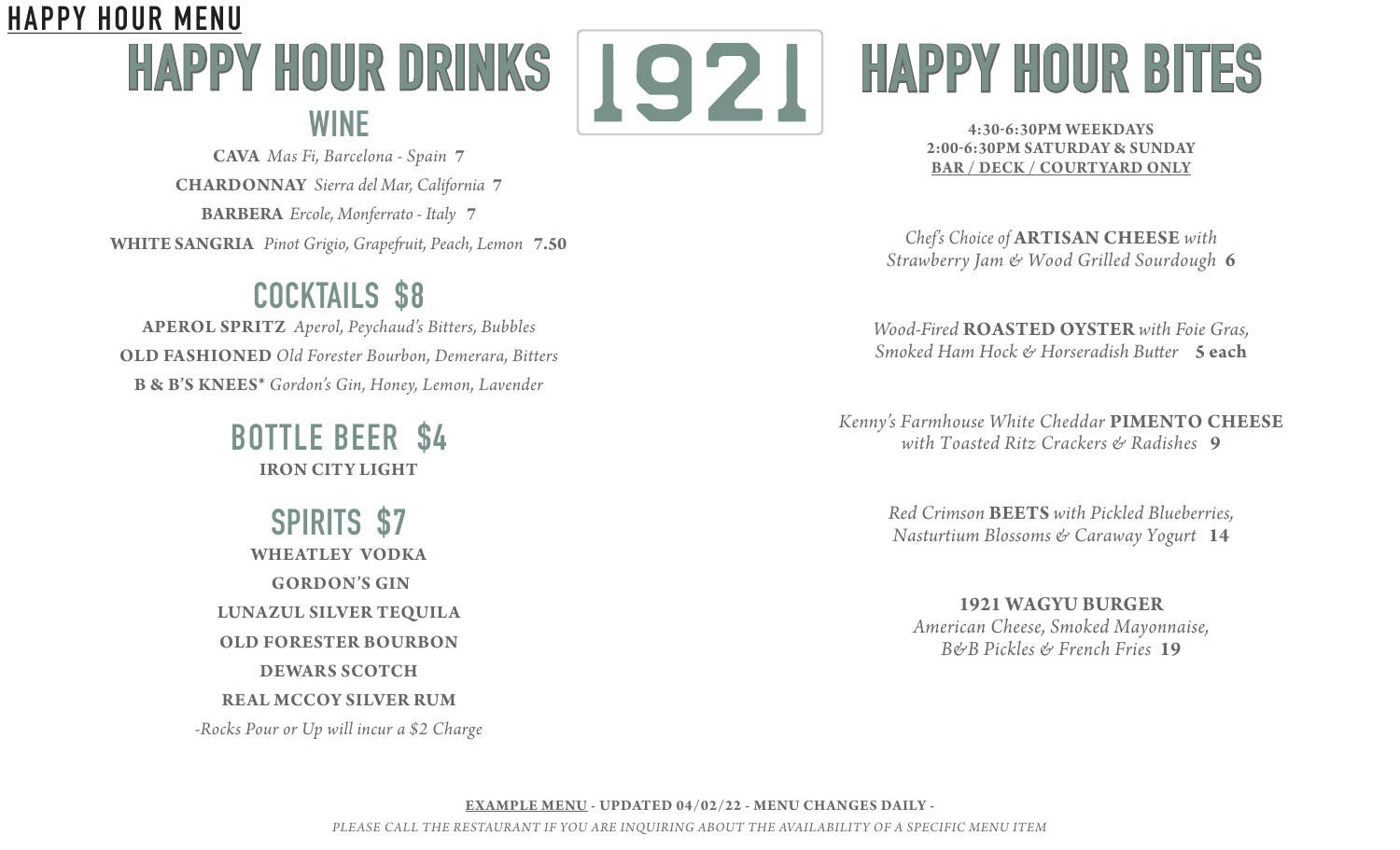## **BRUNCH MENU**

**PHUCKET ABOUT IT** *Old Forester Bourbon, Fernet Menta, Thai Tea & Rice Milk* **12**

**BLOODY MARIA**  *Tequila, Tomato, Tajin & Black Pepper* **12**

# **BRUNCH DRINKS**

**MITHERING MCDUFF** *Monkey Shoulder Scotch, Cointreau, Herbsaint & O.J.* 11

**LILLET'S BRUNCH** *Lillet Aperitif, Italian Rosè & Strawberry* **12** **ESPRESSO MARTINI** *Ric's Espresso, Wheatley's Vodka & Kahlua* **14**

**PALOM(O)**  *Lunazul Silver Tequila, San Pellegrino Blood Orange, Lime & Mint* **10**

**MIMOSA** *with Florida OJ, Ruby Red Grapefruit or Pineapple* **6**

# **STARTERS**

*Tiffany's Handmade* **YEAST ROLLS** *with Whipped Florida Sugar Cane Butter & Maldon Sea Salt* **6**

*Indian River Lagoon* **RAW OYSTERS** *with Pineapple Mignonette & Cocktail Sauce by the Half or Full Dozen* **19/36**

 *Sugar Top Farms* **LETTUCES** *with Tomatoes, Shaved Radishes, Toasted Breadcrumb & Honey Vinaigrette* **13**

 *Late Harvest* **STRAWBERRY GAZPACHO** *with Candied Bacon, Rye Croutons & Tomato Sorbet* **14**

*Kenny's Farmhouse White Cheddar* **PIMENTO CHEESE** *with Toasted Ritz Crackers & Radishes* **9**

*Black Beauty* **TOMATOES** *with Slow Turtle Goat Cheese Panna Cotta, Dill Pesto & Pistachio Brittle* **16**

*Rosemary-Basted* **FOIE GRAS** *on Griddled House Brioche, Georgia Pecan Butter & Blueberry Jam* **27**

## **ENTREES**

*Dutch Baby* **PANCAKE** *with Blueberry Preserves, Andouille Sausage, Alan Benton's Bacon & Poached Egg* **21**

*Pork Sausage* **BREAKFAST SANDWICH** *on a Toasted Yeast Roll, American Cheese, Scrambled Eggs & French Fries* **15**

*1921 Wagyu* **BURGER** *with Thick American Cheese, Smoked Mayonnaise, B&B Pickles & French Fries* **21**

*Lake Meadow Naturals* **FRIED CHICKEN** *with Ben's Buttermilk Biscuit, Strawberry Hot Sauce & Bleu Cheese* **22**

*Prime Beef* **PASTRAMI SANDWICH** *with Comté, Saurkraut, Freedom Sauce & French Fries* **23**

*Soy Barbequed* **SALMON** *with Forbidden Black Rice, Purple Dragon Carrots & Frisée -Radish Salad* **31**

 **HANGER & HUEVOS** *with Crushed Potatoes, Grilled Summer Vegetables & Sunnyside Farm Egg* **32**

#### **DESSERTS**

*Frogsong Organics Sugarcane* **CRÈME BRÛLÉE 10**

**1921 CHEESECAKE** *with Slow Turtle Goat Cheese & Blueberry Jam* **12**

**ICE CREAM TRIO** *with Madagascar Vanilla Bean, Coffee Chocolate Chip & Maple Roasted Butter Pecan* **7**



**EXAMPLE MENU - UPDATED 04/02/22 - MENU CHANGES DAILY -**  *PLEASE CALL THE RESTAURANT IF YOU ARE INQUIRING ABOUT THE AVAILABILITY OF A SPECIFIC MENU ITEM*